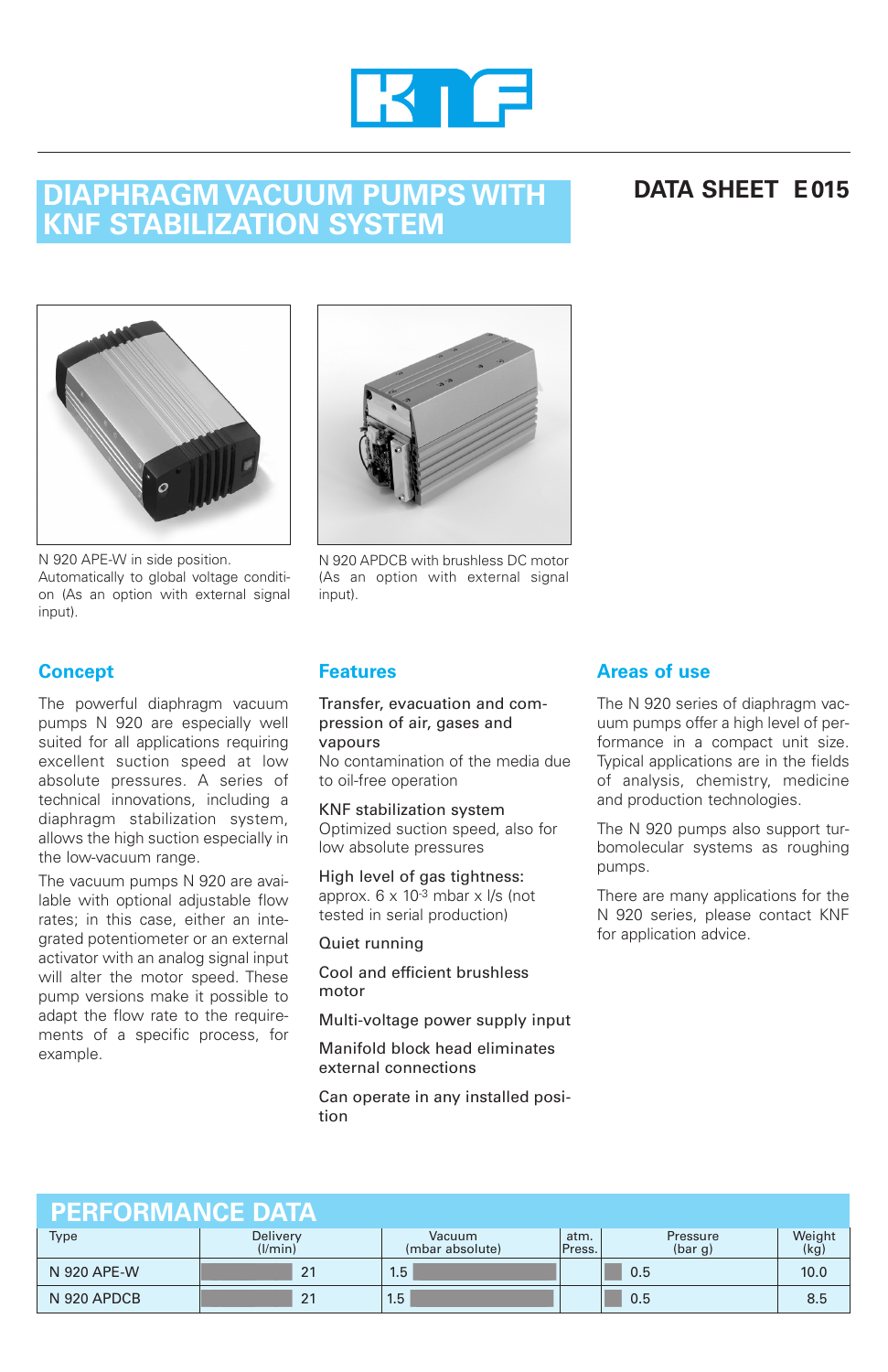## **N 920 APE-W**

#### PERFORMANCE DATA

| Type and Order No. | Delivery         | Max. operating | Ultimate    |
|--------------------|------------------|----------------|-------------|
|                    | $(1/min)^{1}$    | pressure       | vacuum      |
|                    | at atm. pressure | (bar g)        | (mbar abs.) |
| <b>N 920 APE-W</b> | າ.               | 0.5            | < 1.5       |

1) Litre at STP

#### MOTOR DATA

| Motor type: brushless DC motor with AC power supply |     |                      |  |
|-----------------------------------------------------|-----|----------------------|--|
| Protection class                                    |     | IP 20                |  |
| Voltage/Frequencies (V/Hz)                          |     | $~100 - 240/50 - 60$ |  |
| Power P <sub>1</sub>                                | W)  | 120                  |  |
| Operating current                                   | (A) | 1.3                  |  |

#### MODEL CODES AND MATERIALS

| Type and Order No. | <b>Pump head</b> | Diaphragm | /alves |
|--------------------|------------------|-----------|--------|
| <b>N 920 APE-W</b> | 'uminium         | PDM       |        |

**The delivery of the N 920 series pumps can be adjusted with an optional potentiometer or by external analog signal. Please contact us for further information.**

#### Dimensions mm (All dimensional tolerances conform to DIN ISO 2768-1, Tolerance Class V)



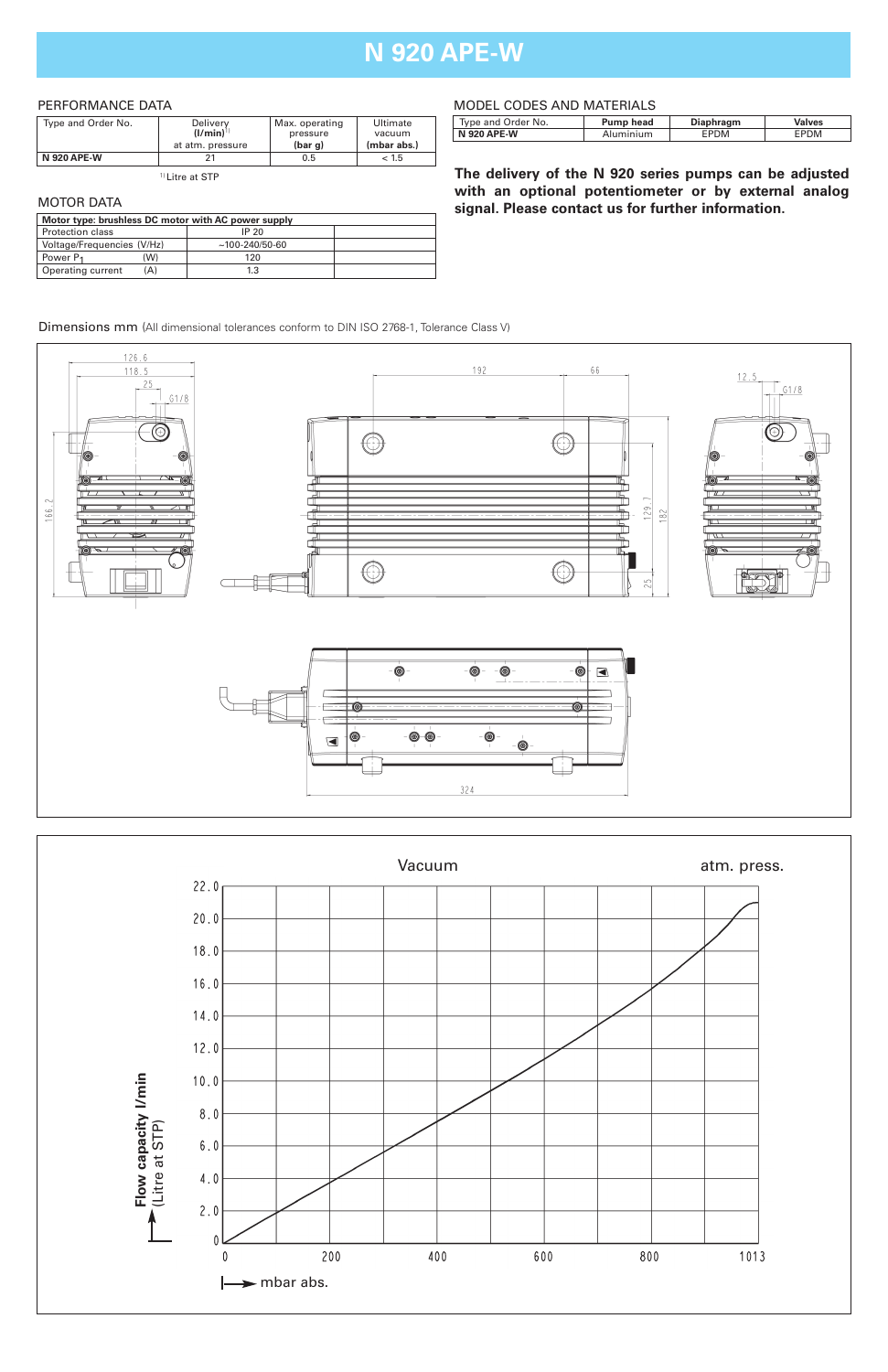## **N 920 APDC B**

#### PERFORMANCE DATA

| Type and Order No.  | Delivery<br>$($ l/min $)$ <sup>1)</sup> | Max. operating<br>pressure | Ultimate<br>vacuum |
|---------------------|-----------------------------------------|----------------------------|--------------------|
|                     | at atm. pressure                        | (bar <sub>a</sub> )        | (mbar abs.)        |
| <b>N 920 APDC B</b> | 21                                      | 0.5                        | < 1.5              |

1) Litre at STP

#### MOTOR DATA

| Motor type: brushless DC motor |                                                |  |  |
|--------------------------------|------------------------------------------------|--|--|
| Protection class               | IP 00                                          |  |  |
| V)<br>Voltage                  | 24                                             |  |  |
| Power P <sub>1</sub><br>(W)    | 100                                            |  |  |
| Operating current (A)          | 4.2 (starting current, moment ary 200 ms: 7 A) |  |  |

#### MODEL CODES AND MATERIALS

| Type and Order No. | Pump head | Diaphragm | Valves |
|--------------------|-----------|-----------|--------|
| N 920 APDC B       | Aluminium | EPDM      | EPDM   |
|                    |           |           |        |

**The delivery of the N 920 series pumps can be adjust by external analog signal. Please contact us for further information.**

Dimensions mm (All dimensional tolerances conform to DIN ISO 2768-1, Tolerance Class V)



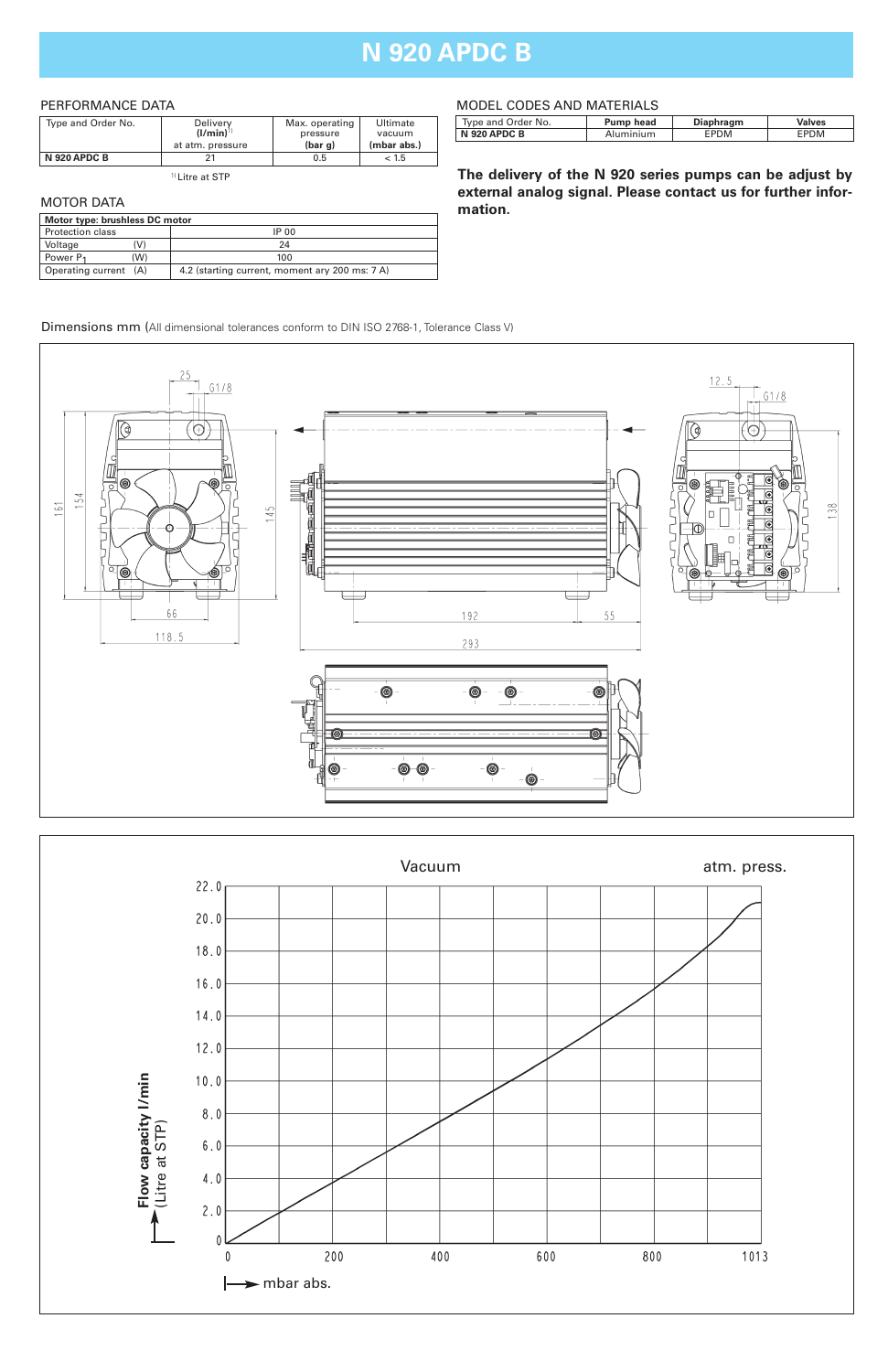# **PERFORMANCE DATA**

# **Suction pumping speed**



# **Pump down time for 10 litre receiver**

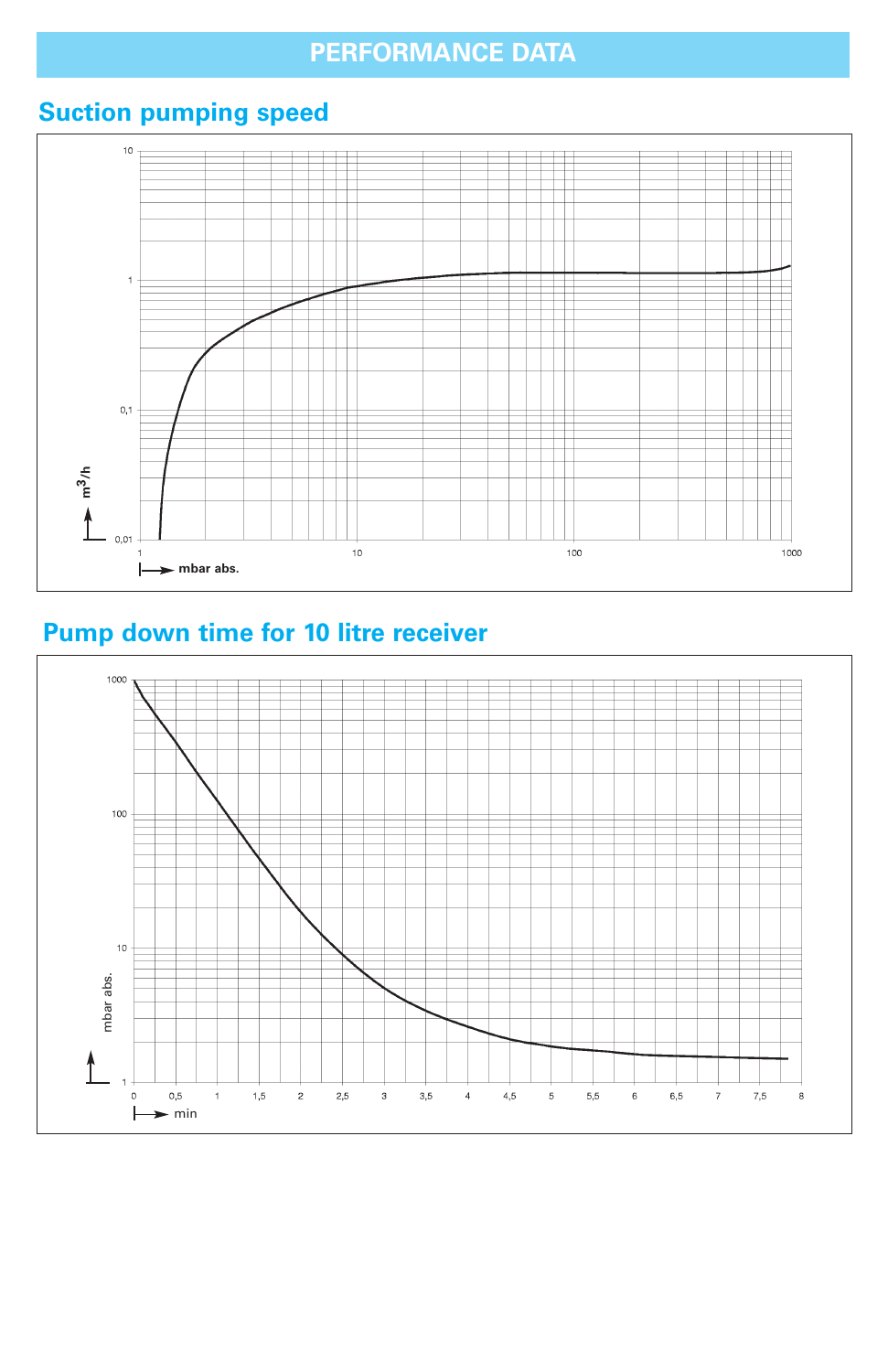

## **HINTS ON FUNCTION, INSTALLATION AND SERVICE**

#### THE BASIC FUNCTION OF KNF DIAPHRAGM VACUUM PUMPS AND COMPRESSORS

An elastic diaphragm is moved up and down by an eccentric (see illustration). On the down-stroke it draws the air or gas being handled through the inlet valve. On the up-stroke the diaphragm forces the medium through the exhaust valve and out of the head. The compression chamber is hermetically separated from the drive mechanism by the diaphragm. The pumps transfer, evacuate and compress completely oil-free.

#### **Diaphragm pump**



#### HINTS ON INSTALLATION AND **OPERATION**

- Range of use: Transferring air and gases at temperatures between +5°C and  $+40^{\circ}$ C
- Permissible ambient temperature: between +10°C and +40°C
- Please check the compatibility of the materials of the pump head, diaphragm and valves with the medium
- The KNF product line contains pumps suitable for pumping aggressive gases and vapors - please contact us
- Standard pumps are not suitable for use in areas where there is a risk of explosion. In these cases there are other products in the KNF program please ask us for details
- To prevent the maximum operating pressure being exceeded, restriction or regulation of the air flow should only be carried out in the suction line
- Components connected to the pump must be designed to withstand the pneumatic performance of the pump
- Install the pump so that the fan can draw in sufficient cooling air
- Fit the pump at the highest point in the system, so that condensate cannot collect in the head of the pump.

#### HINTS ON SERVICE

The diaphragm and valves are the only parts of the KNF diaphragm pumps subject to wear. They are easy to change, as no special tools are needed.

If you have any questions, please call our application engineers (see below for contact telephone number).

### **Diaphragm stabilization system**

An additional diaphragm, the so-called stabilization diaphragm, separates the underside of the working diaphragm from the "crank" space of the pump (see Fig. 2). The space between the two diaphragms (called a vacuum chamber) is connected with the suction side of the pump via an balancing connection.

This way, the vacuum chamber has approximately the same pressure as the working space of the diaphragm pump. The pressure difference between the upper and underside of the diaphragm approaches zero. The working diaphragm remains stable, independent of the inlet pressure of the

pump. This improves the suction speed of the pump significantly, over its entire working range.



Fig. 1: Diaphragm behavior, due to the pressure difference between working space and "crank" space (normal diaphragm pump)



Fig. 2: Diaphragm stabilization system with additional diaphragm. This improves the suction speed of the pump significantly, over its entire working range.